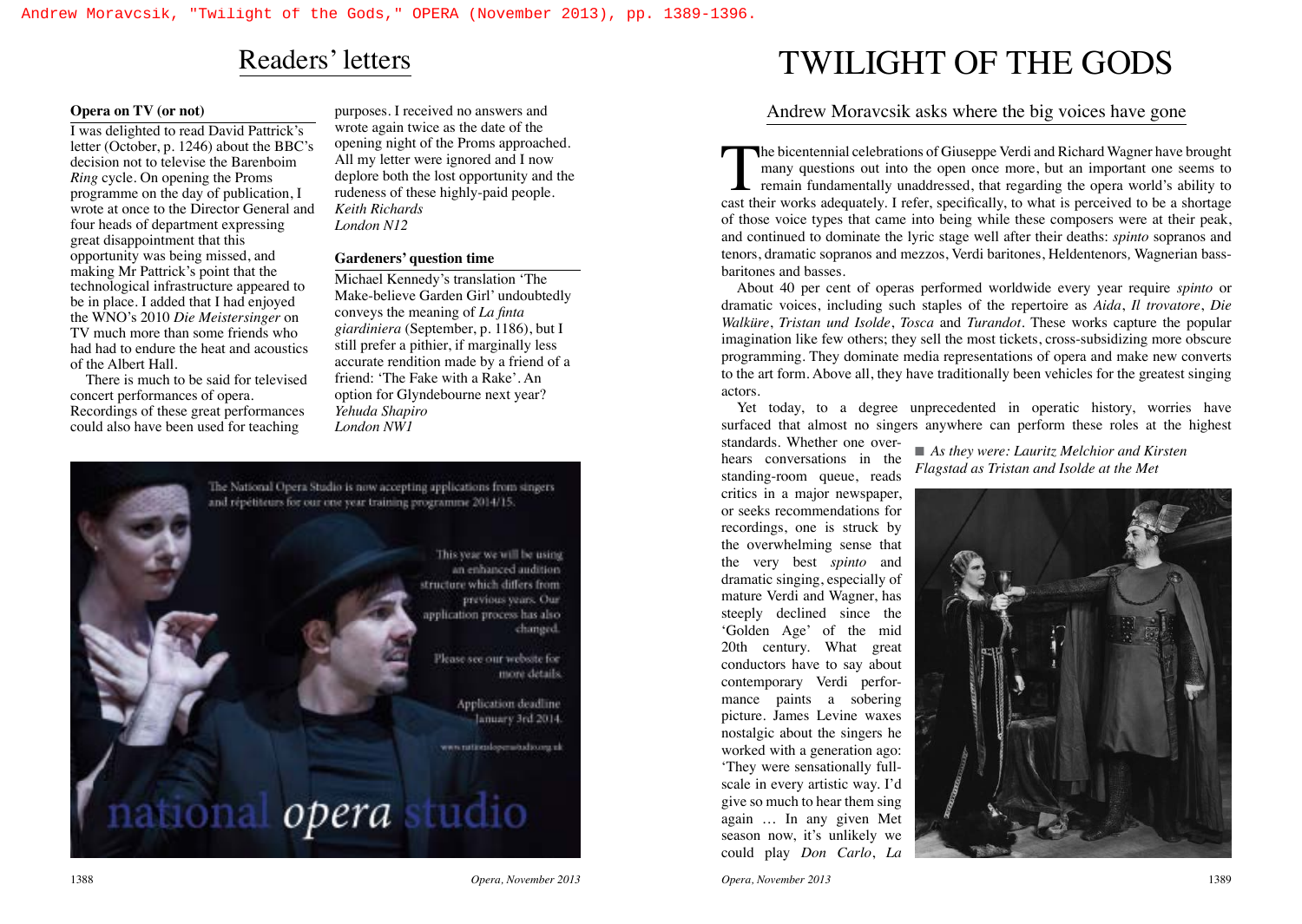

*Ernani at the Met*

*forza del destino*, *Un ballo in maschera* and *Aida*. We just don't have the same density of that kind of singer now.' Zubin Mehta recalls his own early years: 'I never realized how lucky I was with singers. I did a lot with Leontyne [Price], and we just don't have singers like her today. And find me an Otello!' Riccardo Muti observes: 'We have a lot of singers good for Mozart and Rossini, but singers in the heavy repertory are becoming fewer and fewer. It's certainly impossible to cast an opera like *La forza del destino* well.'

But does such a decline really exist? Or have these dramatic singers always been scarce, and opera buffs perennially nostalgic and critical? And if a decline has occurred, what might have caused it? For the last three years, I have headed a team of researchers from across the arts and social sciences at Princeton University (supported by the university's Woodrow Wilson School and the Center for Cultural Policy Studies) examining

this question—the first academic study ever to attempt systematic scholarly research on the issue. The research continues and our findings remain preliminary, but this article presents some of what we have found. We focused primarily on heavier Verdi and Wagner opera, but what we found might reasonably be applied to some Puccini and Strauss roles, and other dramatic repertoire.

One way we tried to find answers was by asking opera professionals. My research team has conducted confidential interviews with (to date) more than 125 leading impresarios, conductors, coaches, casting directors, critics, scholars, consultants, singers, accompanists, agents and teachers, in nine countries. Asked whether they perceived any change over recent generations in the quality or quantity of the very best *spinto* and dramatic singing, over 95 per cent reported that they felt there had been a significant decline dating back to the 1970s or '80s. The period up until the 1960s is widely viewed as a 'Golden Age' for these voice types. When asked what modern singers lack, by far the most common response refers to basic vocal capacity and technique: comfort across a sufficiently wide range, dynamic and melodic flexibility, and, above all, an appropriately warm and dark timbre, and a big enough voice to project in a major house. Some also believe they lack interpretive insights, but the more common view is that communicating such insights requires that singers possess a sounder basic voice. In other words, the opinion of most analysts is not that as many people can sing these roles as ever, but suddenly they are boring; it is that almost no one sings these roles well at all. *If Verdian paragon: Carlo Bergonzi as Il woodrow Wilson School and the Center* for Cultural Policy Studies) examining this question — the first academic study ever to attenty systematie scholarly research on the sissu

Almost everyone we interviewed singled out Verdi singing as the area of greatest crisis. A top consultant told me that when a major house asks him to cast an opera like





# **PYOTR TCHAIKOVSKY IOLANTA**

### BÉLA BARTÓK

# **BLUEBEARD'S CASTLE**

## GERGIEV / TRELIŃSKI / KUDLIČKA PREMIERE: 13/12/2013 PERFORMANCES 15, 17, 19/12/2013

### teatrwiciki.pl

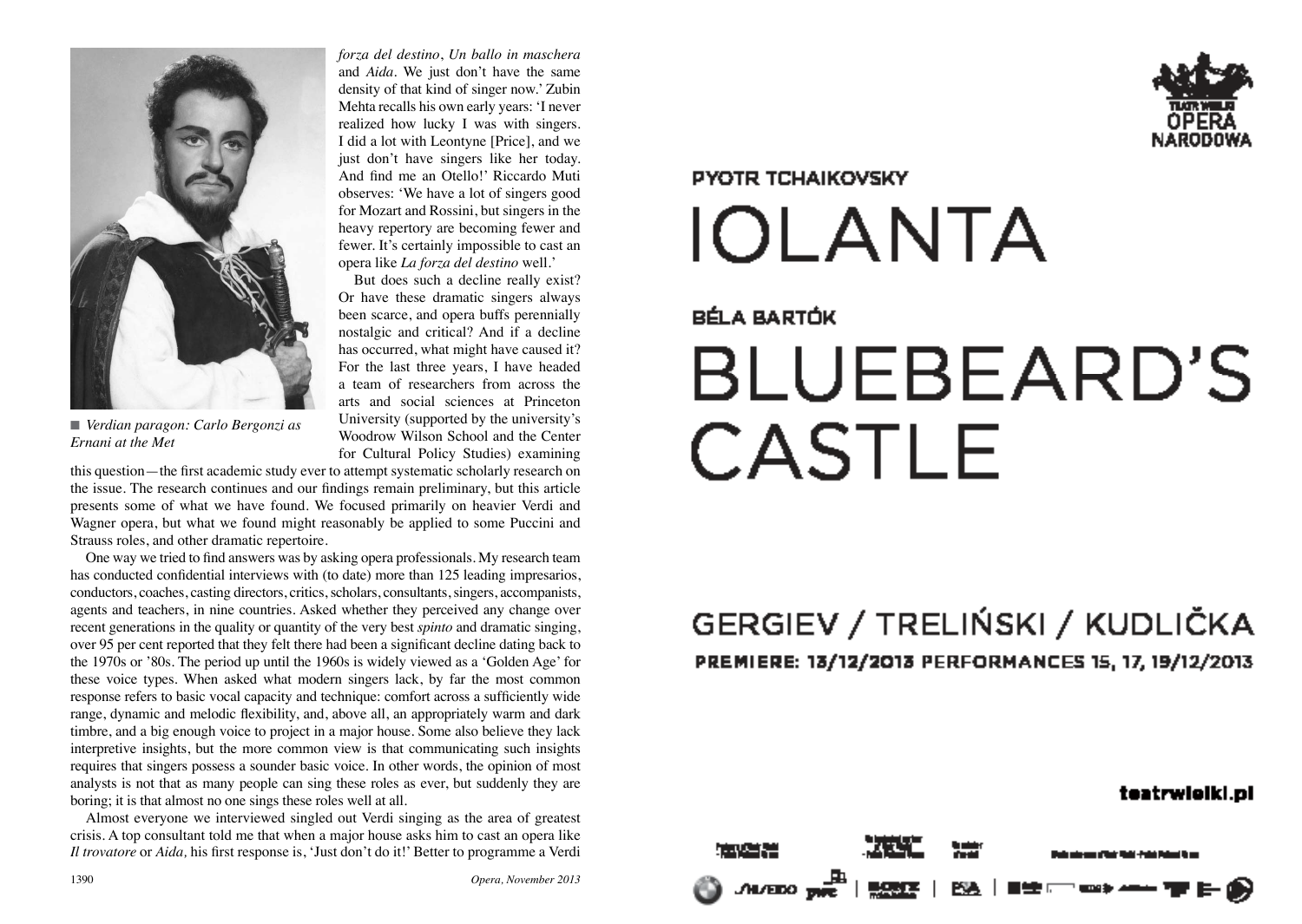opera that requires lighter voices, like *La traviata.* To see how things have changed, we need only remember the abundance of Verdi voices available at the Met a half-century ago. During the 1968-9 season, six legendary tenors on the roster had Radames in their active repertoire: Carlo Bergonzi, Franco Corelli, Plácido Domingo, James McCracken, Richard Tucker and Jon Vickers. Three distinguished substitutes waited in the wings: Sándor Kónya, Bruno Prevedi and Flaviano Labò. Few observers believe that any of the star tenors hired by the Met during the last half-decade who have recently sung Radames there or elsewhere (Roberto Alagna, Marcelo Alvarez, Marco Berti, Johan Botha, Marcello Giordani, Richard Margison and the late Salvatore Licitra) approach the standard set by their illustrious predecessors. Even more severe, according to those who do the casting, is the shortage of Verdi baritones. 'We all know,' one American impresario told me, 'that no one today can sing better than a B-plus Rigoletto.' According to those who cast for major houses, the situation is hardly better for dramatic mezzos, *spinto* sopranos and Italian basses—a small number of exceptions notwithstanding.

Opera professionals perceive a decline in Wagner singing as well, but they believe it began earlier and has been milder. Nevertheless, in the most demanding roles the result is often uneven and unequal to the best casts of the mid 20th century. Nina Stemme, arguably today's finest Brünnhilde, speaks for many: 'Unfortunately we must recognize that Flagstad and Melchior really ruined everything for subsequent Wagner singers. No one today comes close.'

Another way to measure the quality of singing is to examine the critical reactions to recordings, and our research team recently conducted a systematic study of published reviews of every extant recording—audio-only and video—since 1927 of any part of two operas each by Verdi (*Il trovatore* and *Aida*) and Wagner (*Tristan und Isolde* and *Die Walküre*). We took into account changes in the recording industry, and used reviews of both live and studio recordings. We broke up each review into separate segments focusing on the performance of a specific role (thereby leaving out assessment of conducting, visual aspects, recording quality, ensemble etc.) and asked multiple individuals to assess how positive critics were in each case about the quality of the singing. The data thus drawn from these reviews backs up the perception of the industry experts: the quality of the best Verdi singing has dropped markedly, and that of Wagner singing slightly less, since the 1970s.

But is this all just part of the widespread belief that it was all better in the old days—the typical nostalgia of opera buffs with a soft spot for youthful memories, old recordings and ageing divas? To try to guard against 'nostalgia bias', we asked in interviews about the performance quality not only of Verdi and Wagner, but also of Baroque, Mozart and bel canto opera. Opera professionals almost unanimously believe that things have improved or remained steady in those genres over the same period. Similarly, we evaluated reviews not just of Verdi and Wagner operas, but also those of one opera each by Handel (*Giulio Cesare*), Mozart (*Le nozze di Figaro*) and Rossini (*Il barbiere di Siviglia*). The critical reception of the recordings of *Giulio Cesare*  suggests that the quality of Handel recordings has risen over the past two generations, while the reviews suggest that the quality of singing in the other two operas has remained the same (various factors within the recording industry perhaps mean that with the case of Rossini, in particular, the data does not reflect what many feel—that we are currently living in something of a 'Golden Age' of Rossini singing).



■ *Voices for 'Aida': (l. to r.) Franco Corelli as Radames, Marilyn Horne as Amneris and Leontyne Price as Aida*

Perhaps even more striking is that contemporary observers, inside and outside our interviews, widely praise instrumental performance in all its guises—and even jazz instrumental playing—as more accomplished than 50 years ago. Some do protest that classical music has become interpretively more homogeneous, but, as we have seen, this is not the primary concern with *spinto* and dramatic singing. In sum, the decline in Verdi and Wagner singing seems not only real, but quite unusual in the classical music world, where standards of performance over the past half century have generally improved.

There are plenty of possible reasons for this decline, and I will deal with some of the more implausible ones before suggesting my own. An example from the more unlikely end of the scale came when an extremely distinguished singer leaned over to me and confided, dead seriously: 'We *know* what it is … it's that stuff they put in the water.' Blaming bad singing on hormones and chemicals in the water supply is among numerous explanations that are clearly incorrect. Most are flatly contradicted by the facts, but, more subtly, also fail to explain why the decline should be restricted to only one aspect of musical performance. Other explanations might sound more plausible, such as when it is suggested that rising orchestral pitch and larger opera houses now place singers under greater acoustical stress. Not likely: Over the past 50 years pitch has actually dropped slightly, from A=448 in some places down to A=443 or below, and most venues in which top singers perform today are essentially the same houses as before, including venerable theatres in London, Milan, Vienna, Munich, Berlin, Bayreuth, San Francisco, Chicago, Barcelona, Zurich and Buenos Aires. A few theatres, such as those in Berlin, Los Angeles and New York, are newer but still date back to the 1960s.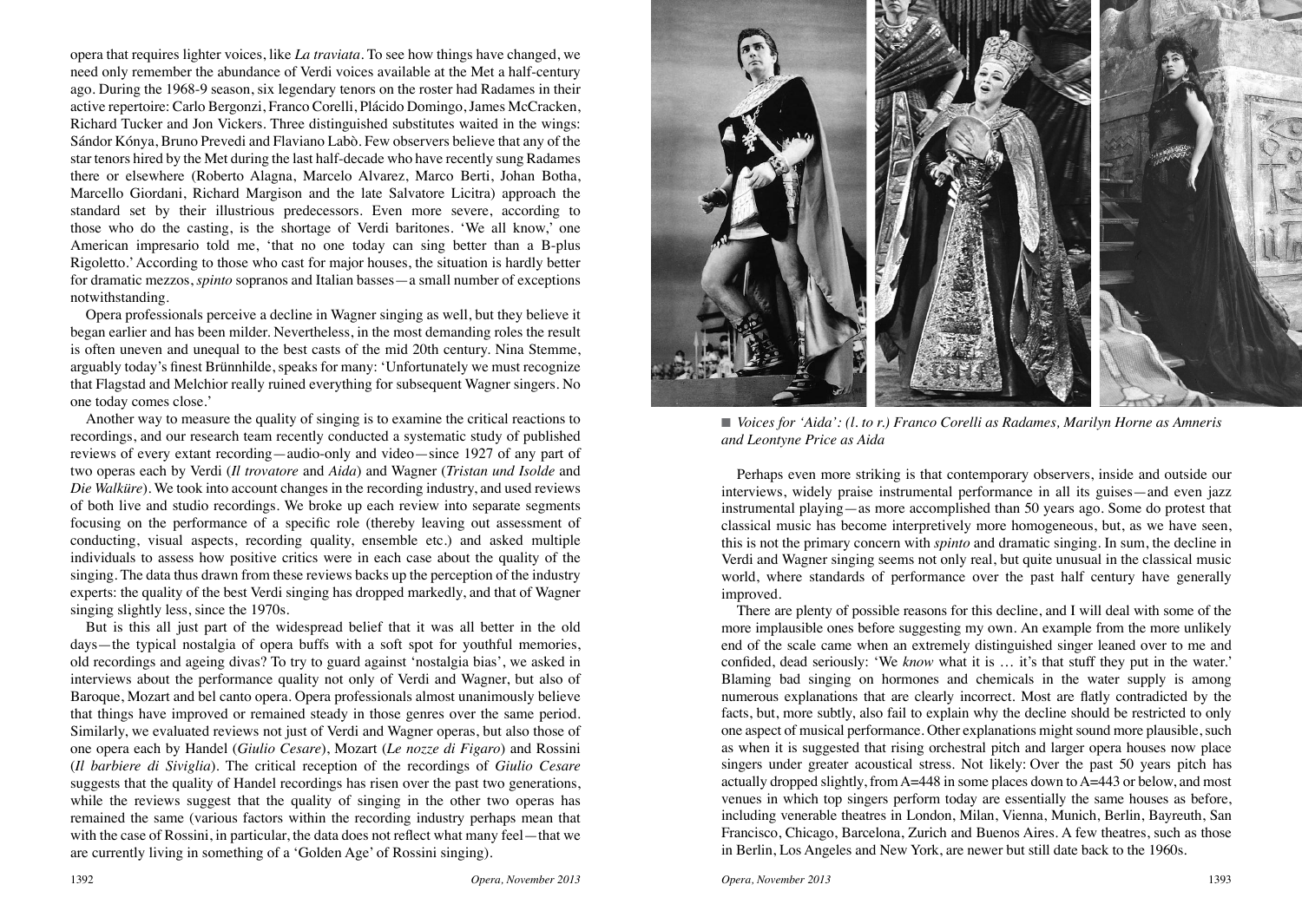Another question regards agents and directors today: are they myopic, greedy or musically illiterate, pushing singers to attempt heavy roles before they are mature? Some say overparting young singers ruins their voices forever. Yet our interviews reveal that the near universal advice among teachers and coaches today is that younger singers should avoid these more demanding roles until they are in their mid 30s at least—and singers pay heed. As a result, singers today begin studying and performing heavier repertoire at a more advanced age than their counterparts did 50 years ago. One wonders if overparting is a consequence, not a cause, of the shortage of *spinto* and dramatic singers. If anything might be a problem, it is singers starting to sing these roles too late, not too early.

Others suggest that it might be a result of a shift in operatic tastes. But while Baroque and modern are in, that doesn't necessarily mean that Verdi, Puccini and Wagner are out. While the canon has expanded, nearly half of operas performed worldwide still require *spinto* and dramatic voices. Verdi and Puccini remain the most performed composers, with Wagner ranking fourth. These composers, interviews reveal, remain popular with both young singers and audiences. Why should better Baroque, Mozart and modern singing imply a decline in other styles, any more than better violin players imply worse cellists? One also encounters the suggestion that young singers are ruined by university- and conservatory-based training, the premise apparently being that those who are not themselves former professional opera stars make incompetent opera teachers.This is doubtful,even though some fine teachers are of course former singers. And in any case, why should the same teachers who can maintain high standards in Mozart and bel canto singing, or in technically challenging modern repertoire, Liedersinging or early music, not be able to prepare students for Verdi and Wagner?

The actual reasons for the decline seem to reside in more fundamental structural changes in the opera world. First of all, fewer people than ever in the population try to sing without amplification. Opera today rests on a narrowing base of talent. A century ago, singing was a nearly universal social activity in Western churches, schools, clubs, homes and concert halls. Opera crowned this vocal pyramid. In the middle of the 20th century this changed. Now fewer people sing, due to declining religiosity, a shift in educational priorities, the atrophy of live music-making in favour of recorded sound, and the rise of rock, pop and other amplified music. Fundamentally, many fewer people sing legitimately, that is, without a microphone. In contrast to the situation 50 years ago, youth choruses, non-classical *a cappella* groups, Broadway shows, popular concerts, and even lectures are now almost all amplified, thereby pushing classical singing, traditional folk music, gospel groups, oratorio singing, unamplified public oratory, traditional unmiked Broadway performance and other non-amplified vocal activity to the cultural margins. A performer rarely finds any use for—or even has any chance to hear whether he or she has—a genuinely big voice that can fill a large hall. In part as a result, the stylistic distance between pop and classical music has widened to the point where it is now nearly unbridgeable. Nor is it by chance that the cultivation of *spinto* and dramatic opera singers is collapsing in Italy, a traditional centre of operatic performance where today fewer people attend church, where schools and where universities are underfunded, and where the appeal of traditional music has declined among the young.

This makes it a great deal more difficult to identify young operatic talent. Cultivating a great *spinto* or dramatic singer requires, first and foremost, locating a one-in-a-million physical talent, akin to locating a high-performance athlete with the potential to win an



■ *Today's Wagnerians: (1.) Jay Hunter Morris as Siegfried at the Met; (r.) Nina Stemme as Brünnhilde at San Francisco Opera*

Olympic medal. Today the world is set up to find and train athletes, but it is no longer set up to find people who can project their unamplified voice. This trend has reduced the supply of all types of classical singers, of course, but the effect is exacerbated with potential singers of late-19th-century opera, given the inherent scarcity of these voice types.

Second, *spinto* and dramatic singers mature later. The voices of Baroque, Mozart, modern and even bel canto specialists often approach maturity before the age of 30. At that point, they can assess their true ability, decide whether to commit to their careers, and even sometimes already reap professional rewards. By contrast, the voices of *spinto* and dramatic singers do not normally mature fully until they are in their 30s or, in cases of exceptional mezzos, baritones or basses, perhaps even their 40s. Kirsten Flagstad sang mostly operetta and lighter fare in Norway, essentially unknown internationally, until she was 38. More recently, Jay Hunter Morris endured 23 years of uneven success, including years in his early 40s living at home with his mother, before recently breaking through as Siegfried at the Met at the age of 48. Just five years previously, he says, he could not have sung the role because he lacked a 'strength and a colour only age brings'.

Unless one is lucky enough to be a splendid Mozart, bel canto or Baroque stylist which *spinto* and dramatic singers rarely are—this delayed maturity creates a one- or two-decade career hiatus that many do not survive. Faced with years of waiting, almost any reasonable person leaves to sing on Broadway, teach music, work in arts administration, start a family or, most often, find another profession entirely. Here the belief that younger singers should not sing heavy Verdi and Wagner has combined with the advent of a lighter, specialized approach to 'early music' to block future *spinto*  and dramatic singers from singing professionally in their younger years, as singers in previous generations could.